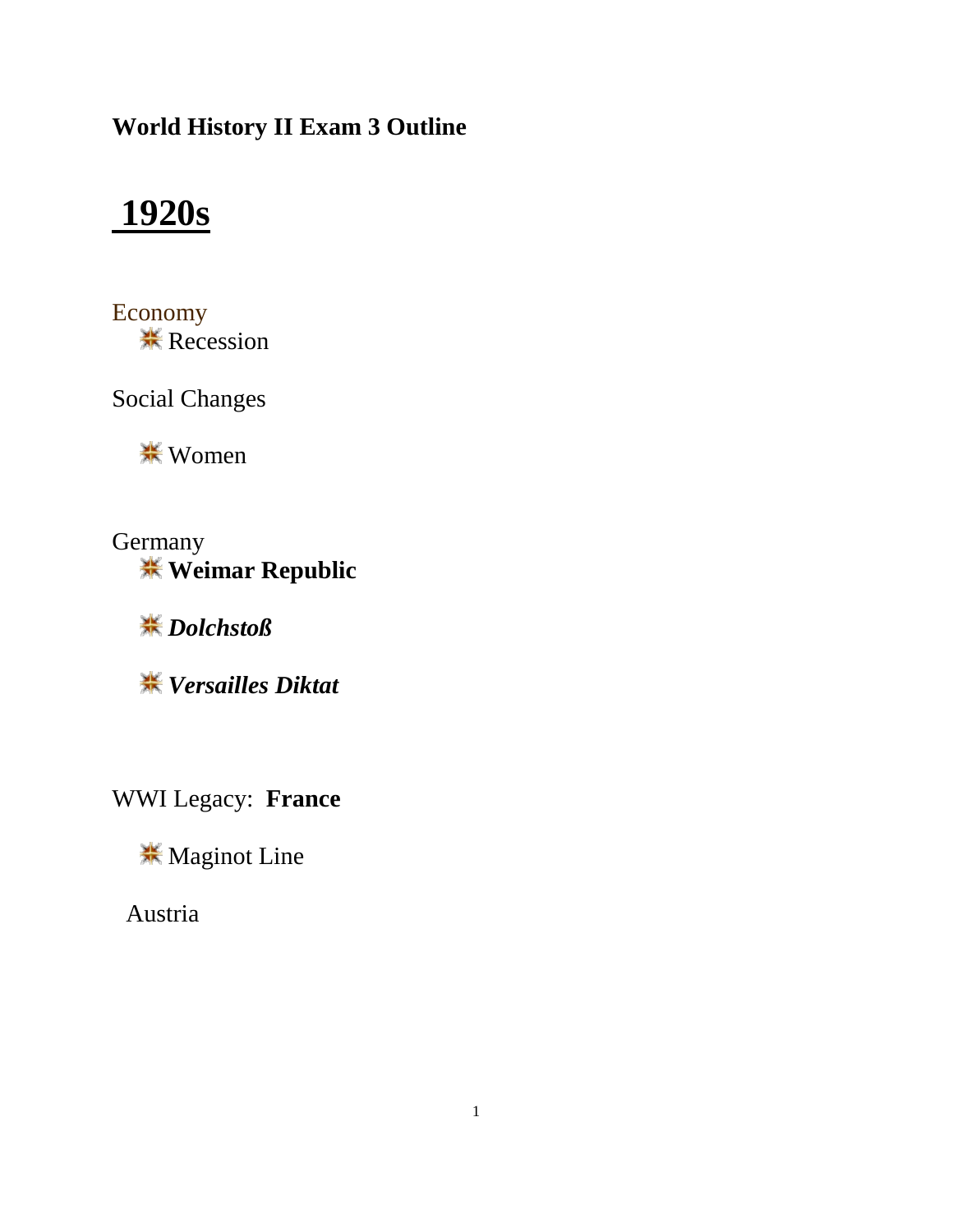Britain after WWI  $\frac{1}{2}$  India

**W** Ireland

Hungary Bela Kun Admiral Horthy

An Uncertain Peace: Early 1920s **<del></del>** League of Nations **K** Reparations Germany **◆ French** Inflation

**K** Little Entente

Peace and Stability in mid /late 1920s **EX** Dawes Plan **\*** Stresemann

**\*** Treaty of Locarno

New Economy of the 1920s ◆ Boom

Problems in the Economy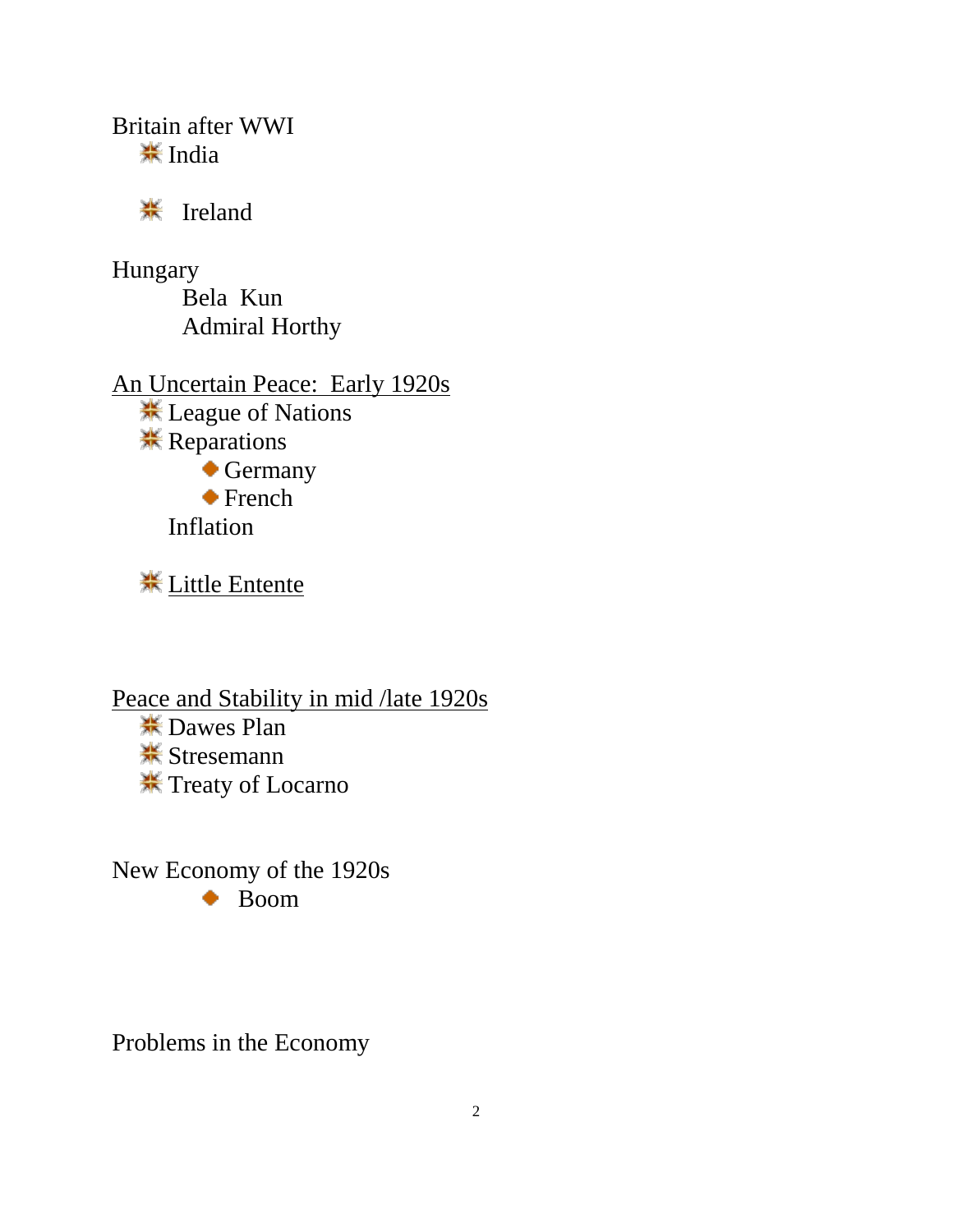Agriculture—bad

### **Culture** 1920s

Josephine Baker

British Literature

**Germany** Erich Maria Remarque

Käthe Kollwitz

Weimar Films: *Dr. Caligari*, 1919 *Metropolis*, 1925 *M*, 1931 **Marlene Dietrich** 

Bauhaus School

International Policies

naval battleship reduction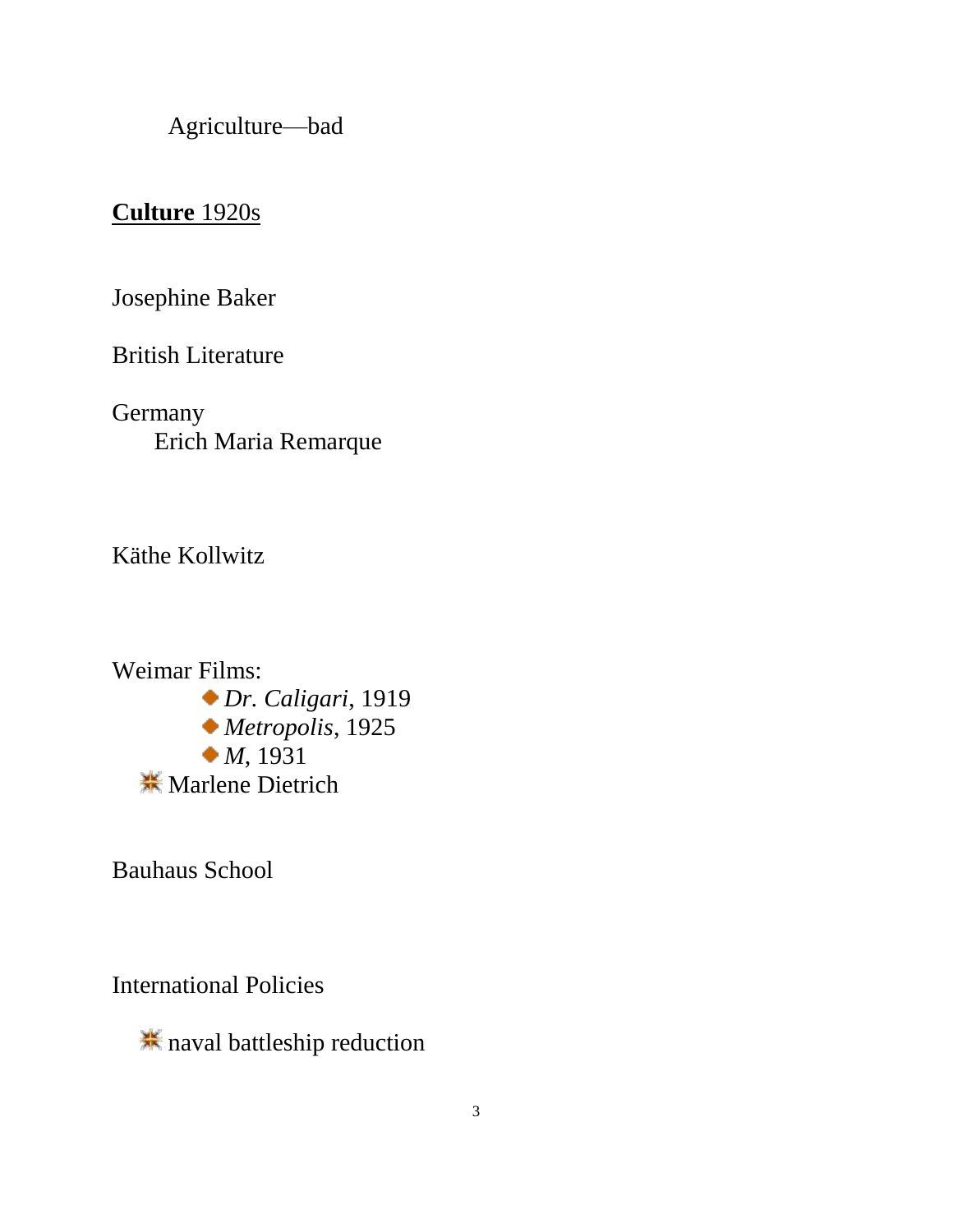**K** Kellogg-Briand Pact, 1928

## **Depression and the Rise of totalitarianism Outline**

Wall Street Crash **Black Tuesday** 

From Crash to Depression **international trade hurt** 

Depression Results

Social Affects

US Response to Depression **\*\*** President Hoover **<del></del>** FDR

> **<del></del>** ⊙ther Democratic States **<del>☀</del>** Britain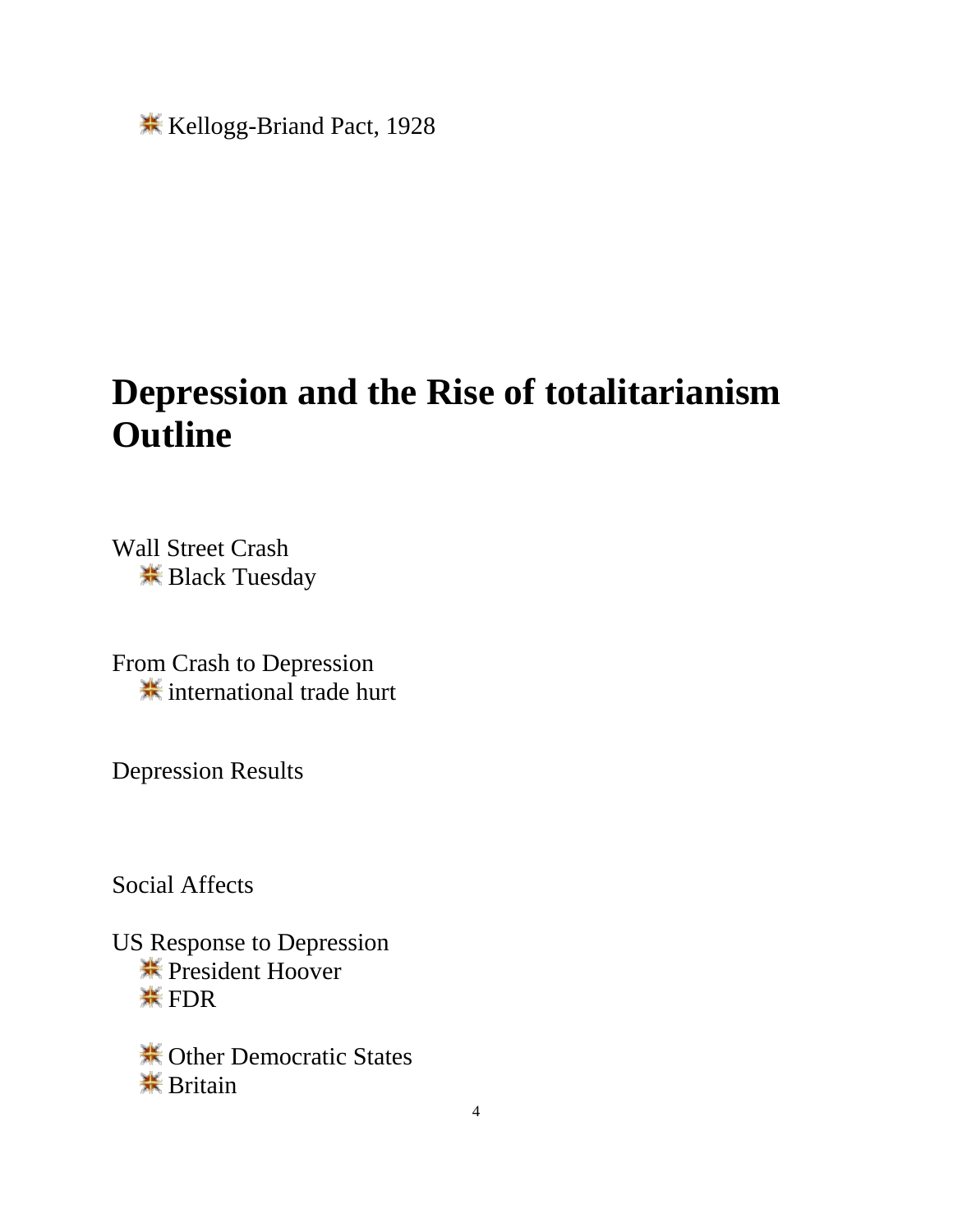John Maynard Keynes  $\frac{1}{25}$  France

=

Retreat from Democracy **<del></u>** Totalitarianism</del>

Fascism Communism

Italy

**\*\*** Benito Mussolini

#### **Germany**

Hindenberg president, 1925

### **Adolf Hitler**

*Putsch Mein Kampf* • *Lebensraum*

Hitler & & Nazi Germany *Gleichschaltung*

Hitler's Henchmen Goering, Luftwaffe Goebbels, propaganda Himmler, Schutzstaffel Roehm, *Sturmabteilung*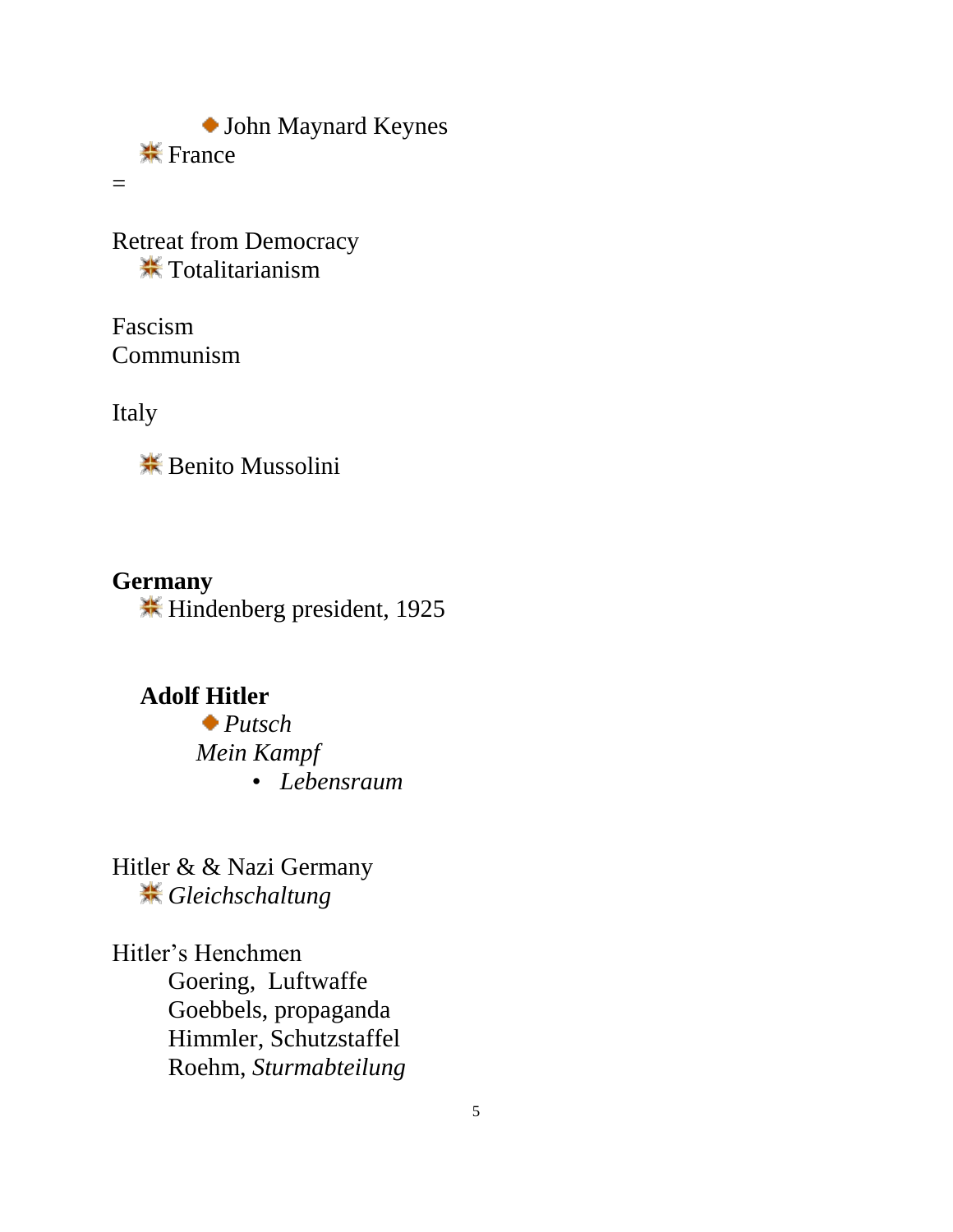Book Burning Night of the Long Knives

Nazi State, 1933-39 **※ Gestapo** Hitler *Jugend*

Propaganda *Triumph of the Will*

Mass Leisure Olympics Berlin 1936 *Kraft durch Freude*

Soviet Union Josef Stalin **<del></del>** Gulags First Five Year Plan

Spanish Civil War **K** Flangists v. Republicans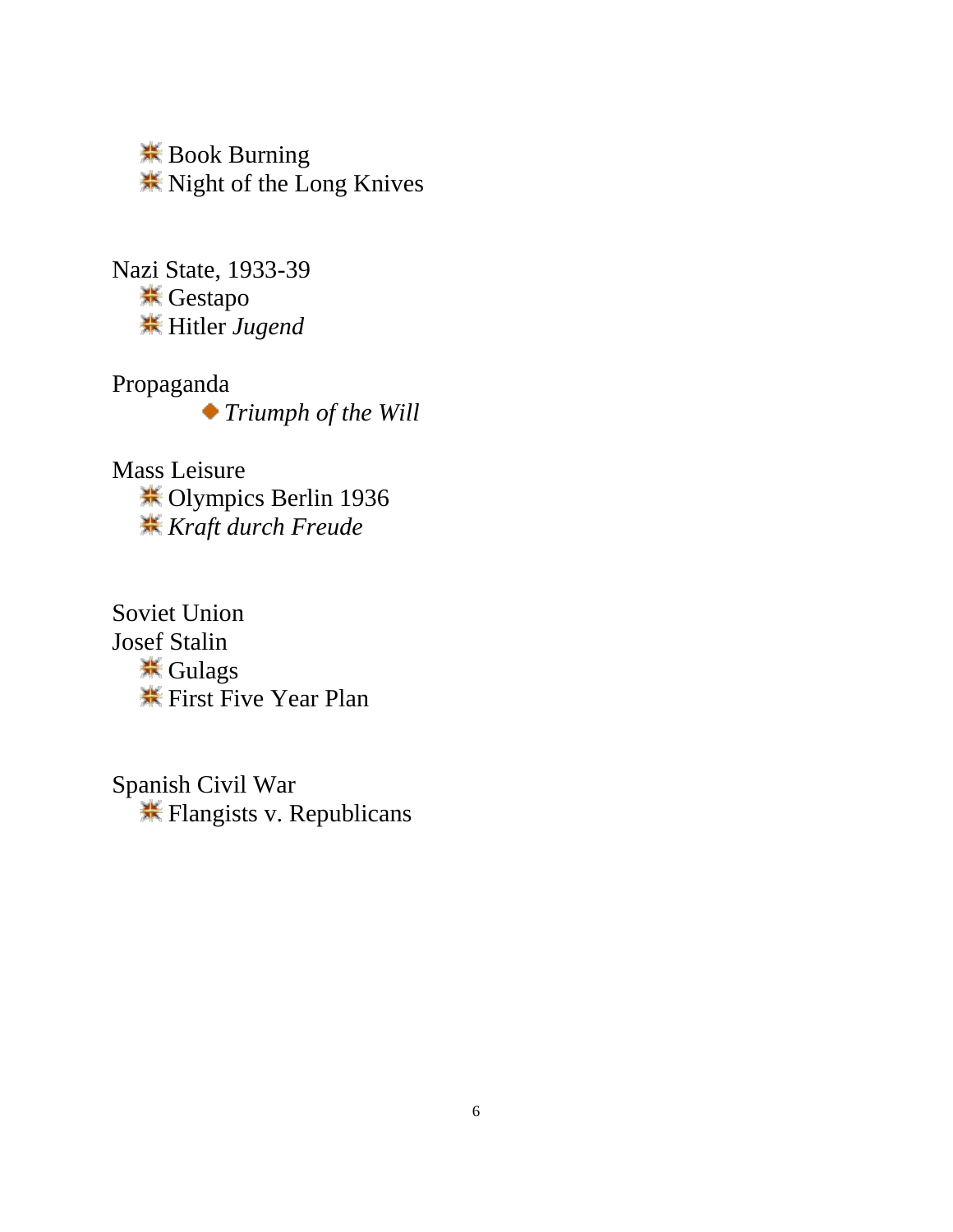## World War II Lecture

Causes of WWII

Aggressors: Japan **<del></u>**¥ Hirohito</del> **W** Manchuria 1931 **<del></del>** 1937 China

Italy: Ethiopia 1935-36, Albania-1939

Nazi Germany

**<del></del>** Rhineland  $\frac{4}{10}$  Axis

Path to War 1938-39 *Anschluss* Sudetenland Munich, Chamberlain **Appeasement** Czechoslovakia **<sup><del></del>***★* **Non-aggression pact**</sup>  $\frac{1}{2}$  Poland  $\frac{14}{15}$  **War 1939** 

USA policy

Neutrality Acts 1935-1937

cash and carry policy, Fall 1939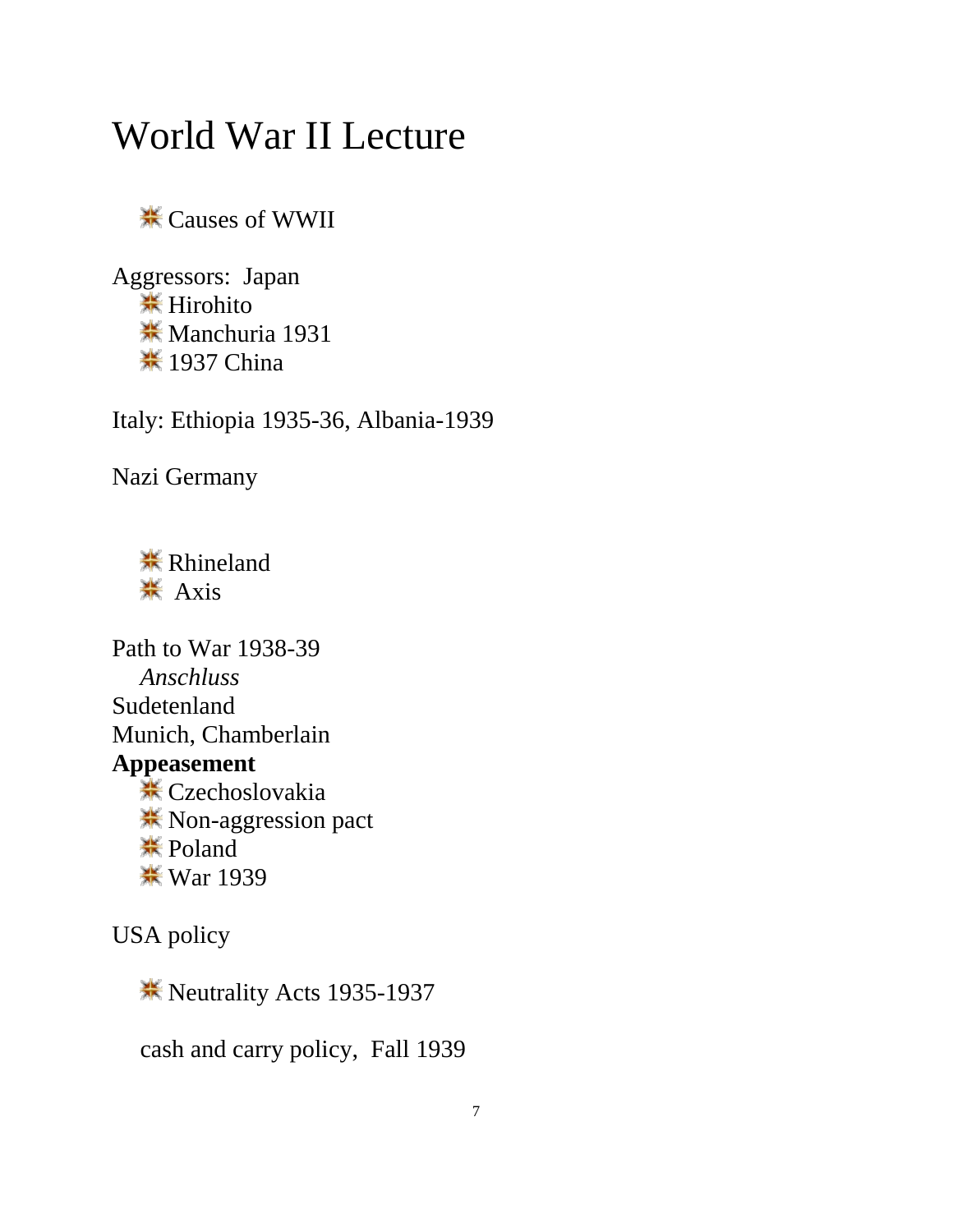Nazi WWII Victories **Blitzkrieg** Dunkirk France Vichy France • Pétain

US policy in Response to *Blitzkrieg*

**K** Lend-lease, 1941

Air war  $\frac{1}{2}$  Battle of Britain

Widening the War

**<del></del>** Soviet Union

Atlantic Charter

US entry Pearl Harbor, December 7, 1941

Turning point **<del></del>** Stalingrad  $\frac{1}{2}$  Enigma

> **WAR in NORTH AFRICA** El Alamein Rommel  $\bullet$  Montgomery Eisenhower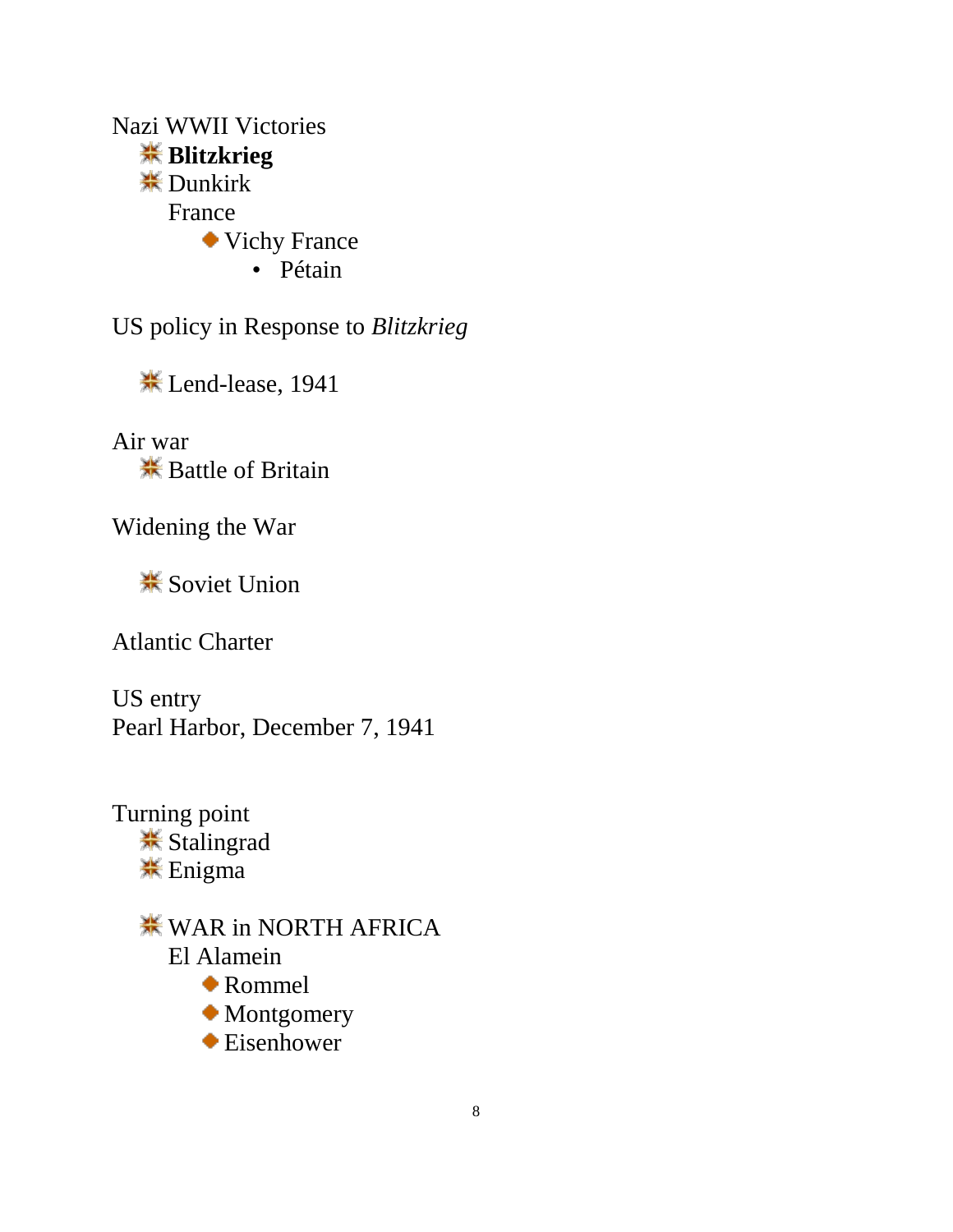Pacific Philippines

> $\frac{1}{2}$  Burma Coral Sea **\*** Midway

US Home Front

French Resistance de Gaulle

German Resistance Sophia and Hans Scholl

**K** Kreisau circle

Last Years of the War

D Day

V-E Day

End of the Pacific War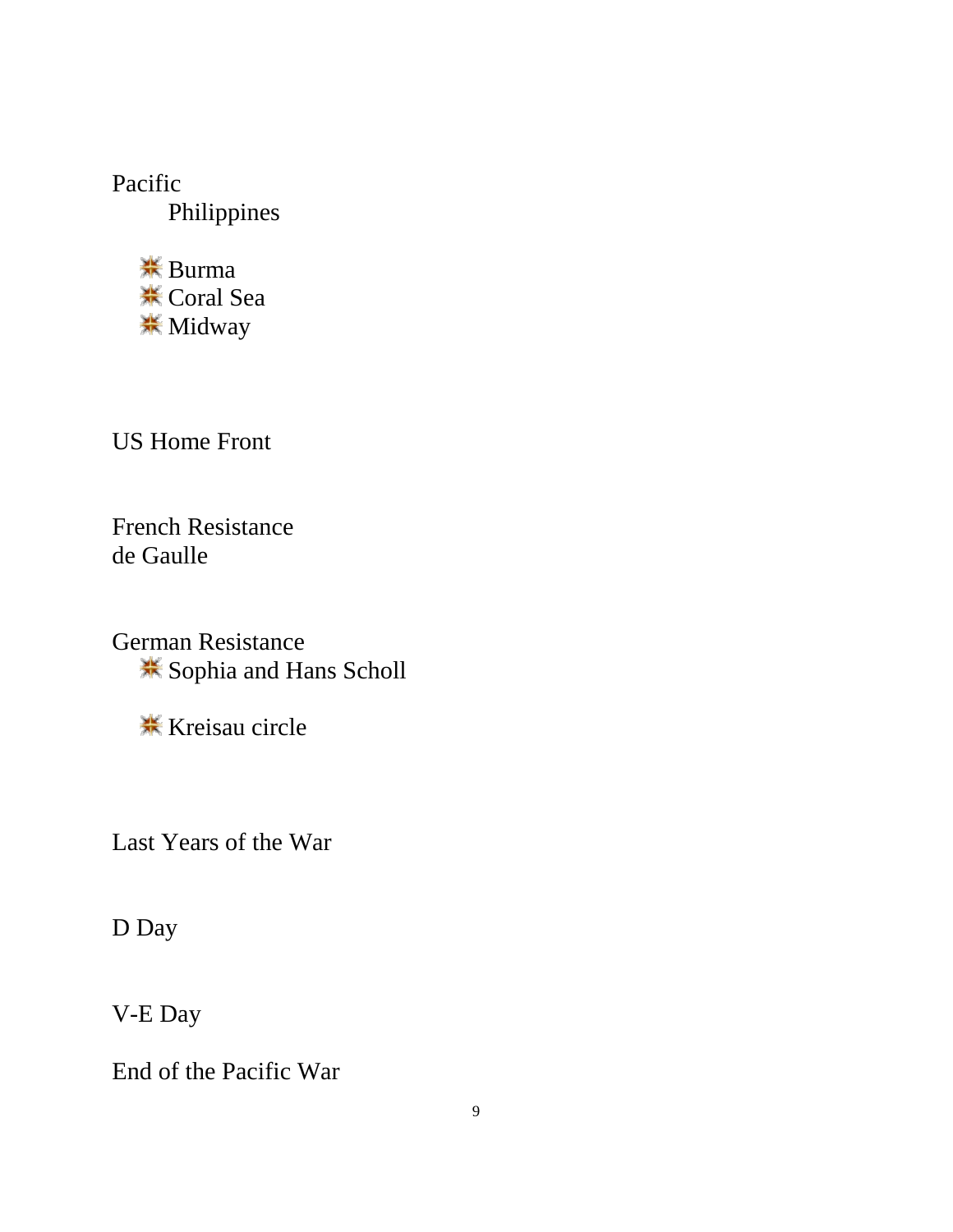A-bomb and V-J Day

**Casualties** 

world: 50 million US: 300,000

### **Cold War**

- Shooting war– Korea, Vietnam
- Crises– Berlin, Cuba

Yalta

UN Stalin & Eastern Europe

### Potsdam

- $\cdot$  4 Ds
- Nuremberg Trials
- Occupation

Morgenthau Plan

US vs. USSR--bipolar world

Truman Doctrine

Marshall Plan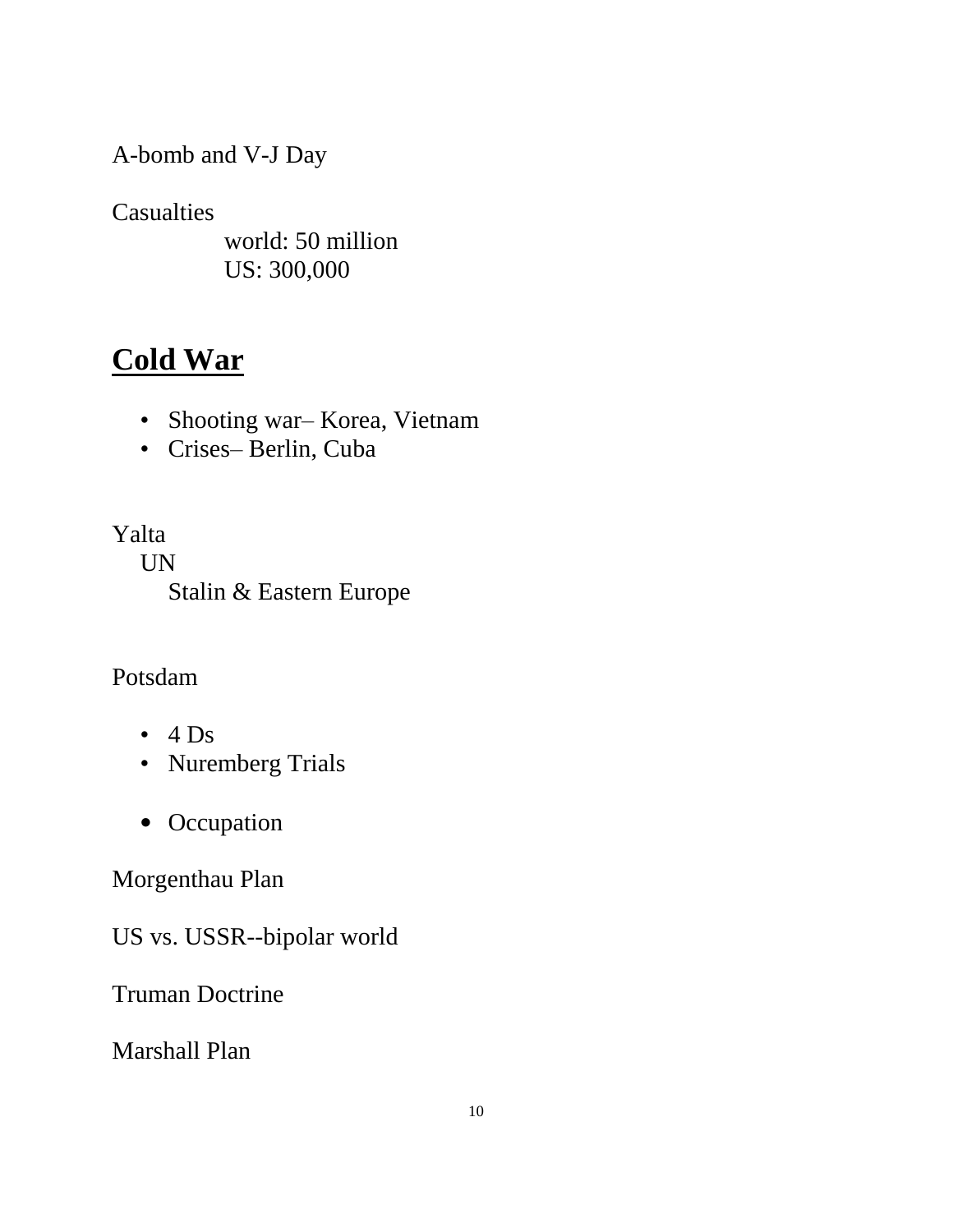Berlin Blockade, 1948

Rival Alliances

• NATO Warsaw Pact

Other Communist States China Yugoslavia – Tito

Cold War Heats Up

- China 1949
- Soviet nuclear bomb 1949
- Containment
- Domino Theory
- NSC-68

Korean War

East Germany

Berlin Wall

Cuba

• 1961 Bay of Pigs

Cuban Missile Crisis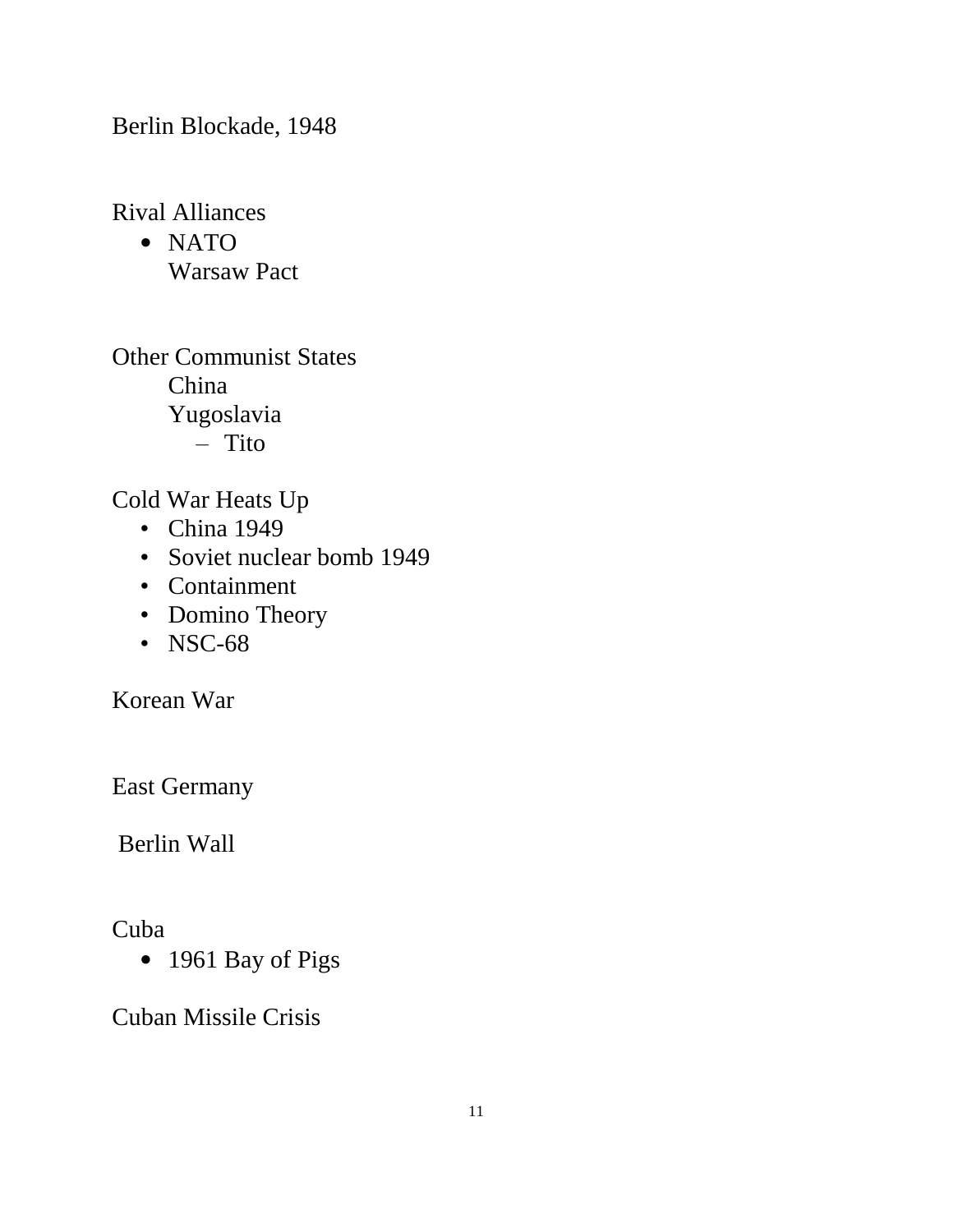#### Vietnam

#### Cold War & East-Central Europe

- Hungary, 1956
- Czechoslovakia, 1968
- East Germany
	- Stasi
	- Ulbricht

#### West

- France
	- de Gaulle

#### Germany

– Adenauer

#### Britain

• Atlee

#### Western Europe: Unity

- European Coal and Steel Community
- Common Market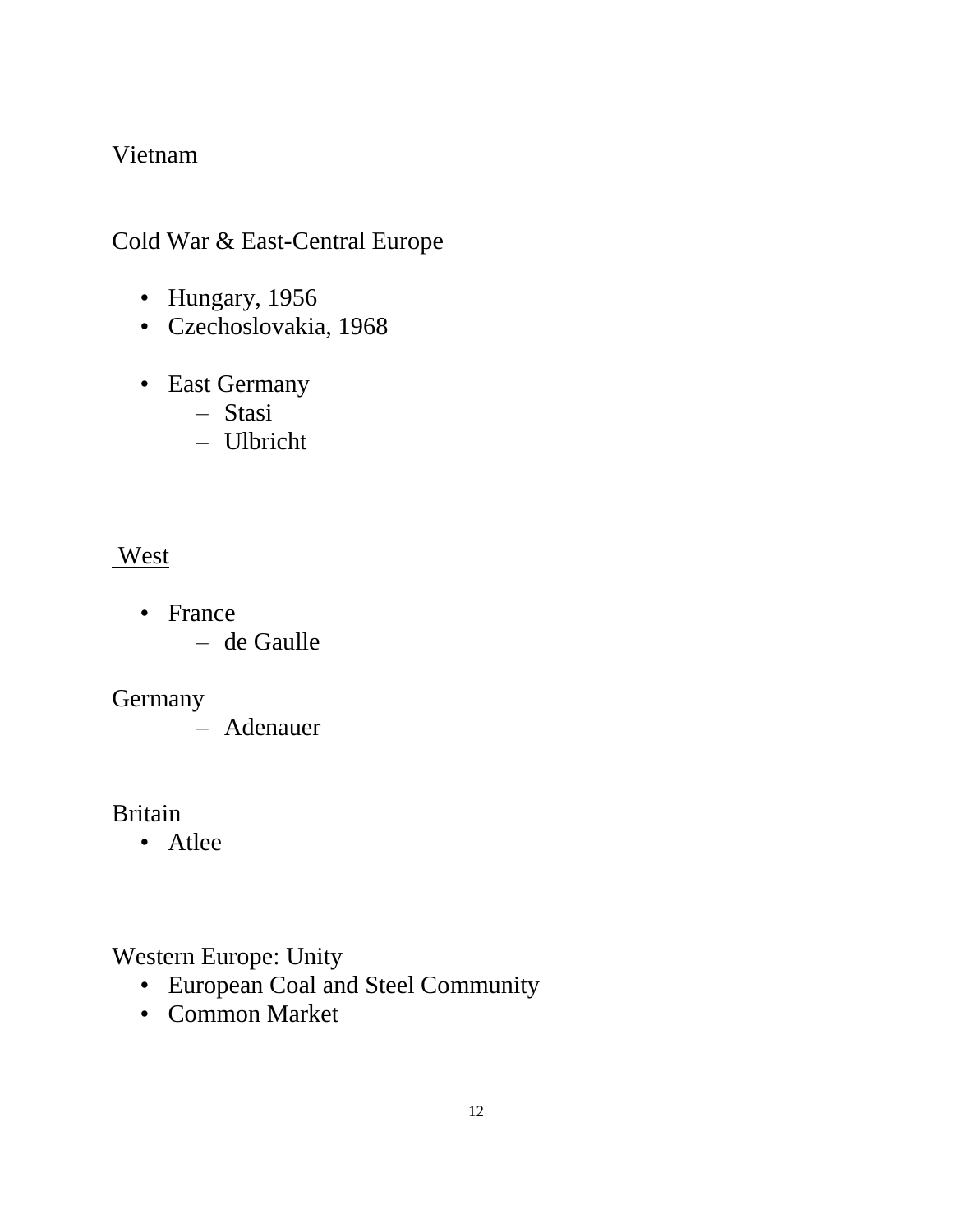1960s Protest Movements

# **End of the Cold War, 1970-89 OUTLINE**

Détente

Brezhnev Doctrine

Richard Nixon

Nuclear Nonproliferation Treaty US USSR BR FR China

Arms Reduction Antiballistic Missile Treaty

Helsinki Accords

Jimmy Carter Hostage crisis

Ronald Reagan

Pope John Paul II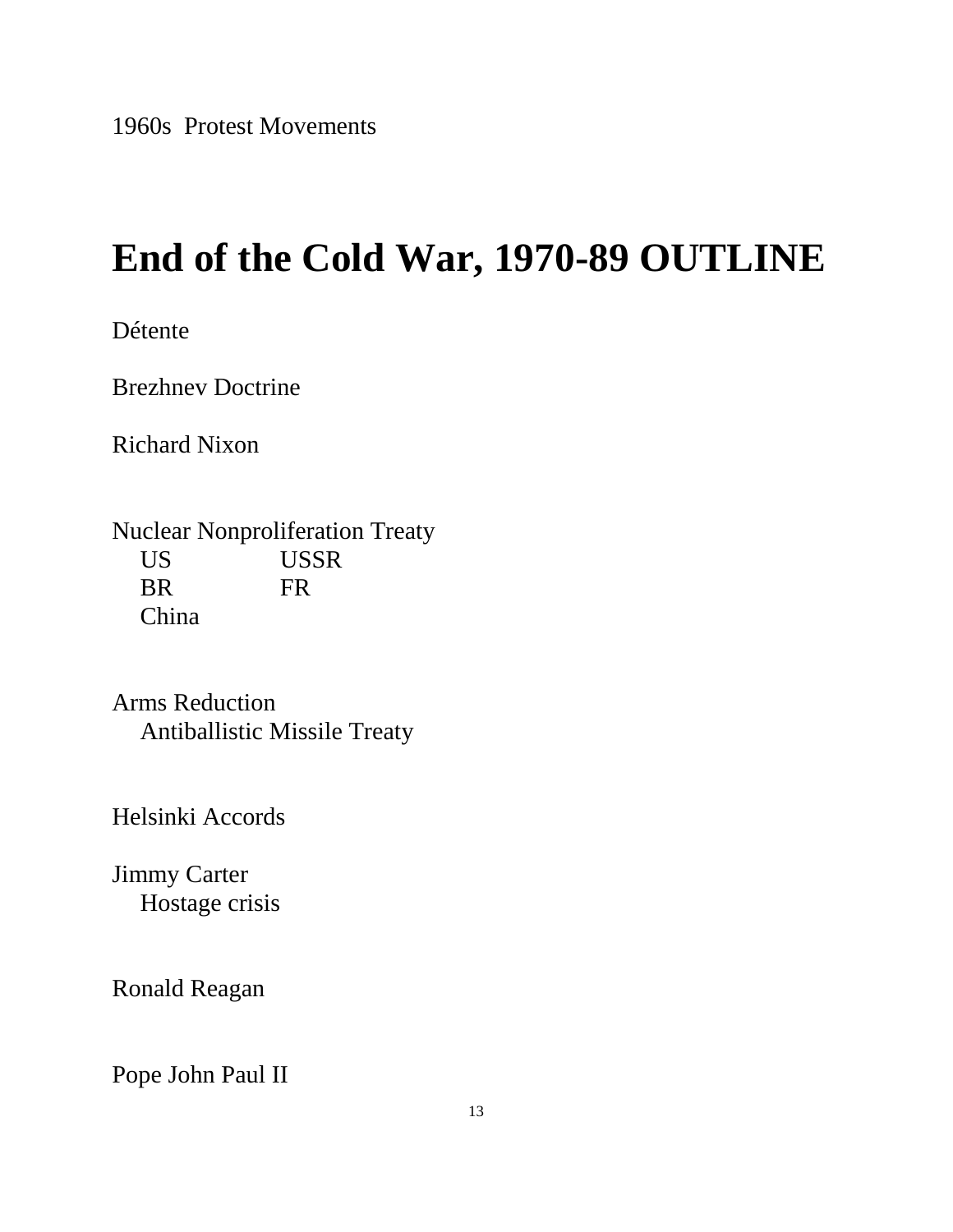Gorbachev

Glasnost-- "openness"

Perestroika--Restructuring

1989: Soviet Union

End of the Soviet Union, 1991 Boris Yeltsin

Why the Soviet Union fell?

The Collapse of the communist Soviet puppet states Poland

Hungary

Czechoslovakia Prague Spring

East Germany

Fall of Berlin Wall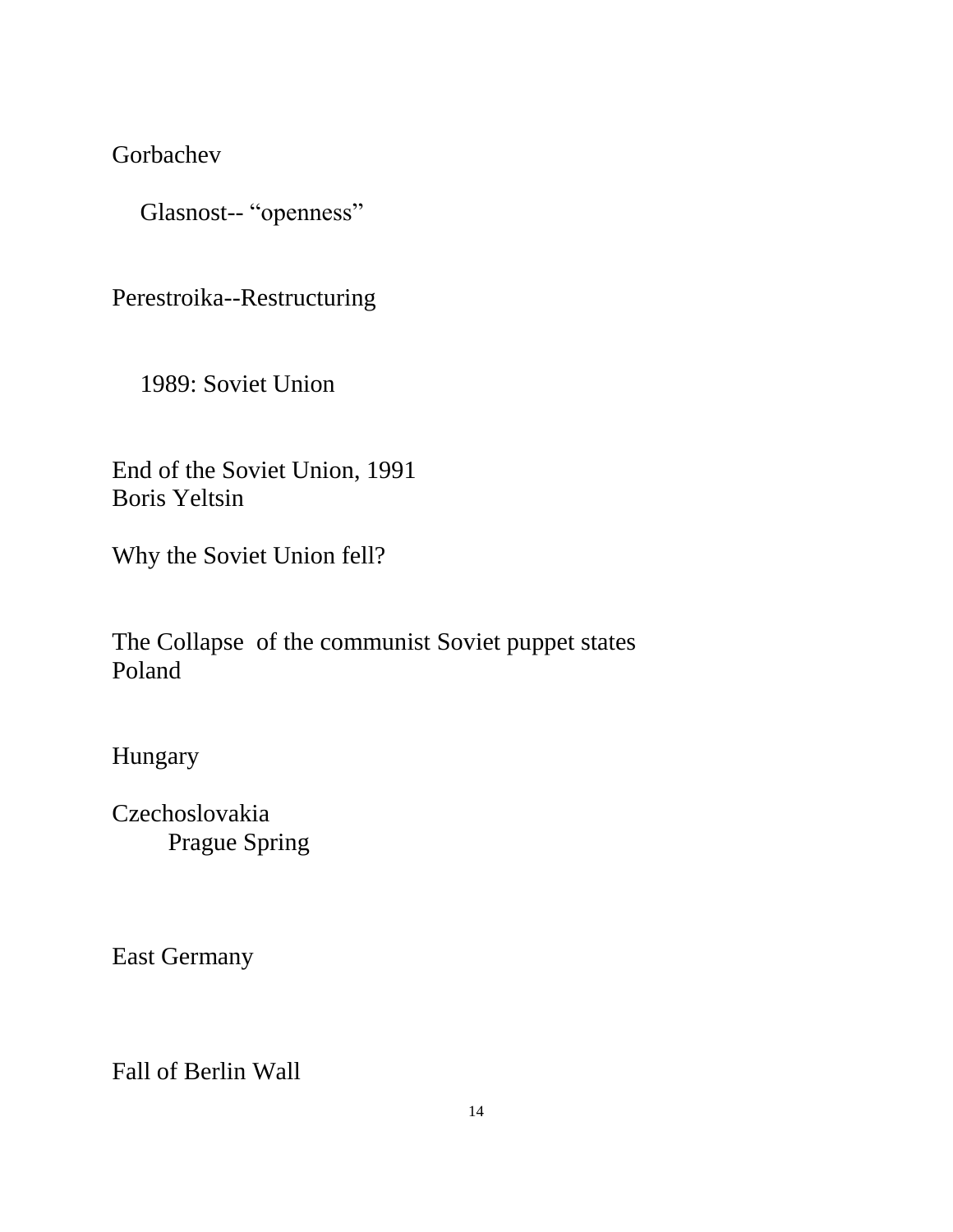November 9, 1989

## **De-colonization, Nation-building, and Crises OUTLINE**

De-Colonization in Africa

South Africa

• Apartheid

Nelson Mandela Algeria

Sudan

Middle East Israel PLO

Decolonization in Asia

• India

– Pakistan

Gandhi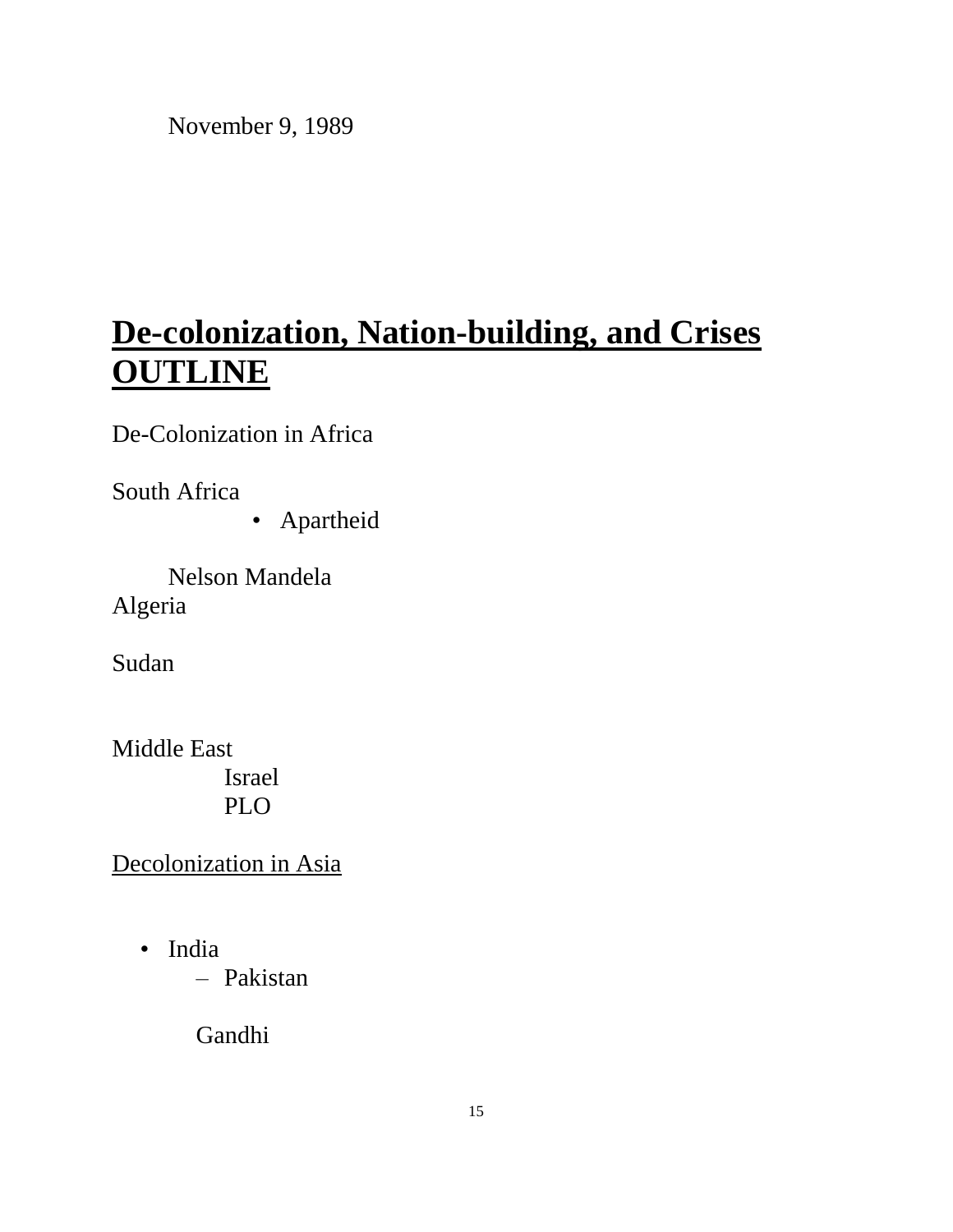# **The World Since the Cold War**

German Unification

Two-Plus-Four Treaty

Helmut Kohl

Merkel

Britain

Tony Blair

Gordon Brown

France Chirac

Russia Vladimir Putin

Yugoslavia: Milosevic Global Terrorism

Environmental Problems